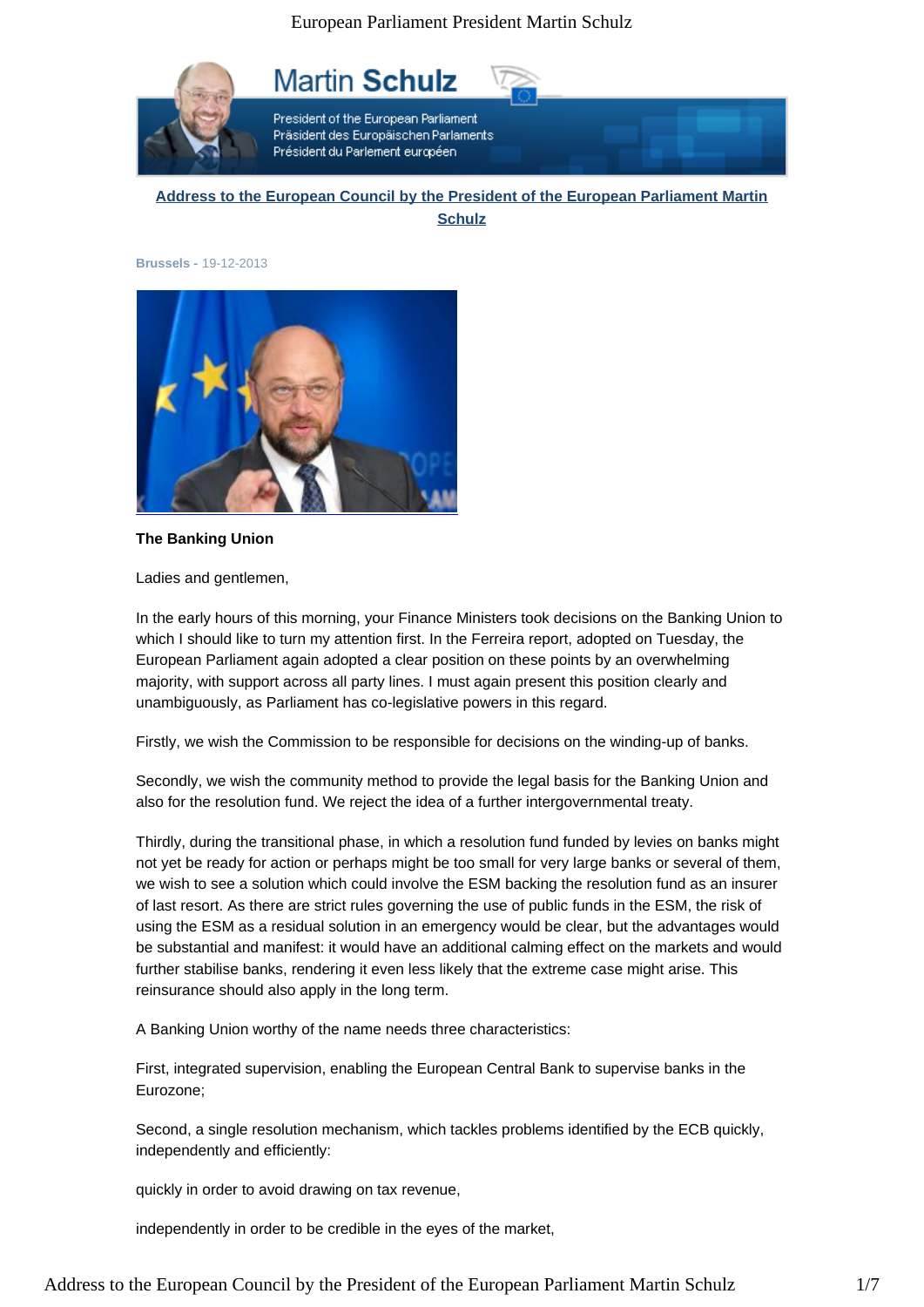efficiently in order to avoid unnecessarily increasing the costs;

Third, reinsurance, which would be activated in an extreme emergency, if all else fails and the money in the fund is insufficient, if a systemic crisis is impending once again.

The agreements reached in the Council of Ministers this week point in a worrying direction: instead of an independent decision-making body which can act swiftly, the Member States are to retain the power of decision. The Financial Times has calculated that up to 9 bodies and 126 people would be involved in deliberations on a case. This is comparable to dealing with an emergency admission to hospital by first convening the hospital's Board of Directors instead of giving the patient immediate treatment! The criterion is clear: if a bank cannot be wound up within a weekend in order to prevent a run on the banks, the system is too complicated. After all, we are talking about a 'single' resolution mechanism, not a 'multiple' resolution mechanism. In other words, the Commission must play a central role here, rather than untransparent bodies with untransparent interests – otherwise it will ultimately be a case of 'Operation successful, patient dead'.

During the transitional stage, what we are heading towards instead of a single resolution fund is a fund with national money pots. That means that, at least for the next 10 years, the home countries will remain liable. Ultimately, the taxpayer will once again have to come to the rescue after all. That contradicts the fundamental idea of the Banking Union, which is that banks should come to the rescue of banks! Banks and credit institutions must answer for their own errors.

If the ECOFIN decisions become a reality, then the Banking Union will not only fail to have positive effects, it could even have negative ones:

- Additional costs to the Member States due to enforced restructuring and possible recapitalisations. This would add to the debt burden.

- There would be incentives for banks to reduce their recapitalisation requirements by reducing risks, that is, by calling in existing loans or extending fewer new loans. That would further aggravate the credit crunch – one of the greatest obstacles to economic recovery.

- The markets would lose confidence, because there would not be any solution of last resort provided by the ESM which could be activated in a crisis.

- The ECB's credibility would suffer – although it is the very institution that enjoys the most confidence on account of its rapid and effective crisis management! Without a robust resolution mechanism, the ECB might be reluctant to reveal banks' problems and it might be tempted to keep banks afloat by means of injections of liquidity.

- If the resolution mechanism, as proposed by ECOFIN, were made subject to national veto powers, that would further damage the transparency and legitimacy of the EU's action. The Community must not be pushed ever further in the direction of a conflict pitting big Member States against small, and strong against weak. A fair balance of interests among all of them must remain the EU's aim. One should also not forget that, the slower and less efficient a system is, the more expensive it will ultimately be for everybody.

If we were to implement the ECOFIN decisions on a banking union in this way, it would not only be a lost opportunity. It would be the biggest mistake yet in the resolution of the crisis. If the resolution mechanism for banks does not work properly, it could jeopardise financial stability. A Banking Union is something which must either be done right or not done at all.

The European Parliament will therefore not support the ECOFIN decisions in this form.

#### **Coordination of economic policy**

Ladies and gentlemen,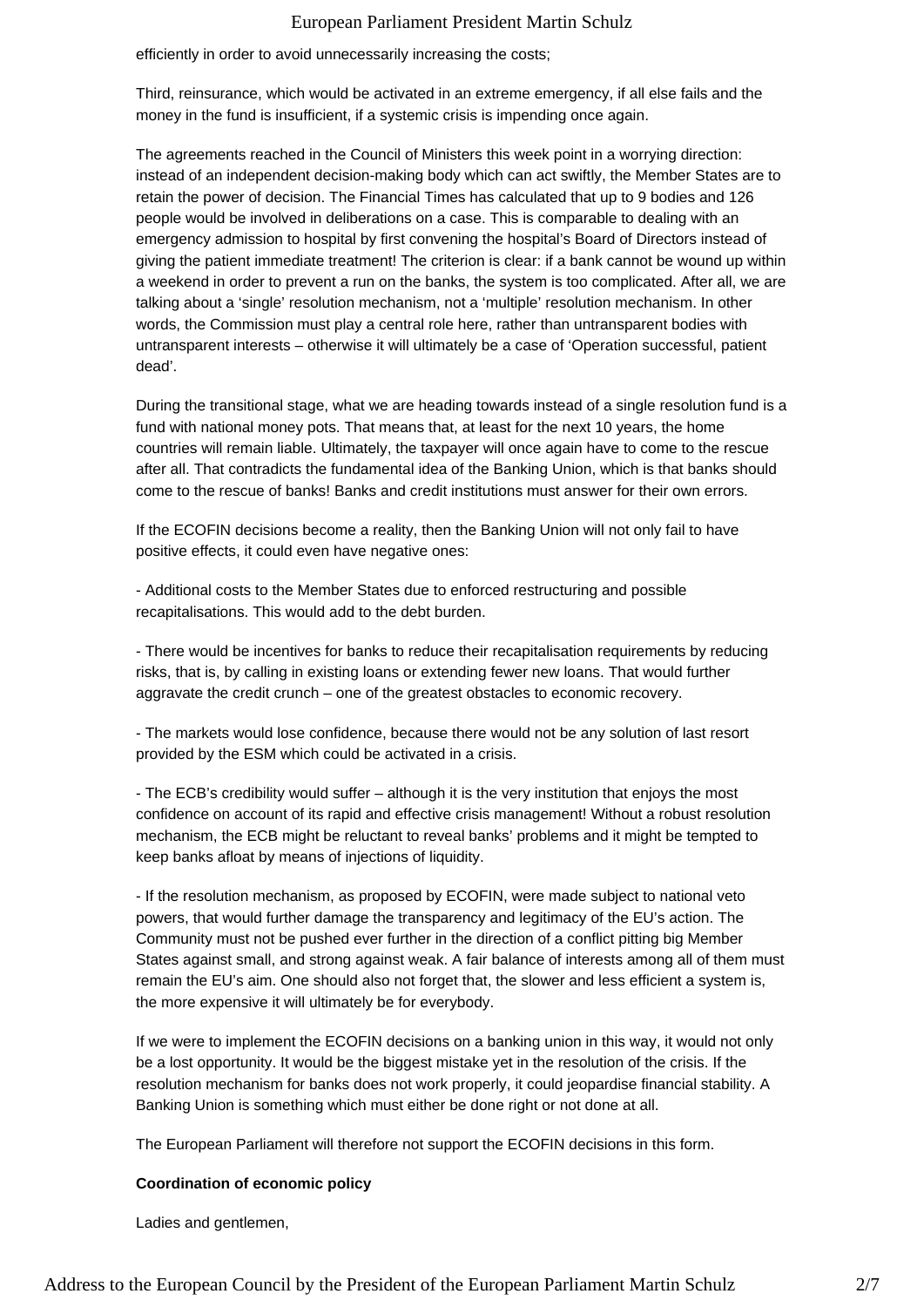The crisis has brought it home to us that we need closer coordination of economic policy. But we still have a long way to go.

We must abandon the blame game. It is unacceptable for country-specific recommendations to be adopted here in the Council in the context of the Annual Growth Survey – only for polemics then to be levelled against the 'Diktat from Brussels' for domestic consumption. The European Semester is a good instrument for closer economic policy coordination. The European Parliament advocates a political commitment to economic policy cooperation, and at the same time deplores the lack of a social aspect to it.

The European Parliament makes full use of the powers vested in it in connection with the European Semester. During the parliamentary week we consult with national Parliaments, because we wish to increase the involvement of national Parliaments in the national phase. However, we also believe that transparency and democratic accountability at European level need to be further increased in order to foster greater acceptance and thus increase the success of the Semester.

### **Convergence partnerships**

Ladies and gentlemen,

In the Fiscal Compact you have undertaken to ensure greater convergence of the economic policies of the Member States and to coordinate all major economic policy reforms in advance.

At the summit a year ago you stated that you wished to enter into binding agreements between Member States, the Council and the Commission in the context of the European Semester to improve the coordination of economic policy and to establish a solidarity mechanism which could provide financial support for Member States which encounter social difficulties in implementing reform programmes.

The next step is to work out the practical arrangements for this procedure.

The European Parliament has three particular concerns here.

#### Firstly, **democratic legitimacy**.

We would prefer to speak of convergence partnerships rather than contractual agreements. These convergence partnerships will only be democratically legitimate if the European Parliament and national Parliaments are fully involved as legislators and can exercise their scrutiny function.

Convergence partnerships must therefore be integrated with the European Semester, and the European Parliament must be involved in drawing up the criteria and guidelines for convergence partnerships as a co-legislator. We take the view that the convergence guidelines should be limited to a few main reform objectives and should take account of the social dimension in a balanced manner.

The national reform programmes drawn up on the basis of these convergence guidelines must be publicly debated and adopted by national Parliaments. Only in that way can we ensure continuing democratic accountability in this process. Only in that way will acceptance by national Parliaments be achieved, which is necessary for the effective implementation of the programmes.

Unless the convergence partnerships are completely democratically legitimised, or if people even get the impression that the measures in question have been dictated by 'Brussels', a further serious loss of confidence in the EU may ensue. In any case, we know from experience that there is a danger that governments may blame the EU for measures which they themselves have adopted.

# Secondly, **solidarity**.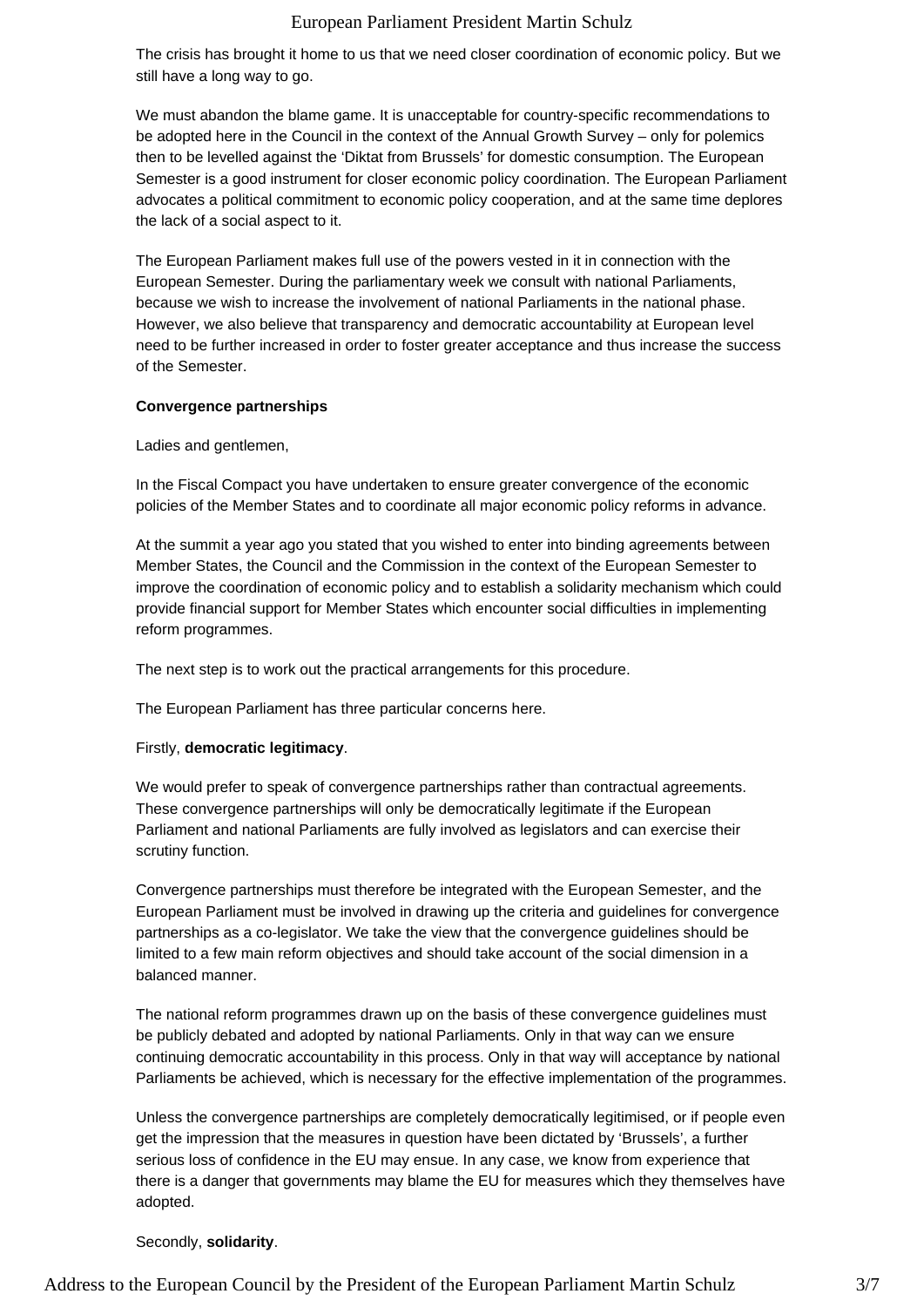Members of the European Parliament are convinced that better coordination of economic policy must go hand in hand with a solidarity mechanism to provide a cushion against social hardship during the reform process. Such a solidarity mechanism must be part of the EU budget, but without prejudice to the upper limits of the MFF. In other words, it must be funded by new appropriations, which could come, for example, from the Member States or also from own resources such as the Financial Transaction Tax, and be assigned to a special heading in the EU budget. The European Parliament's budgetary powers must be fully respected here. We therefore insist on being involved in all discussions about the form which the solidarity mechanism should take.

Within the European Parliament we have debated intensively how this solidarity mechanism is to be financed. Doubts have arisen as to whether it really will be adequately and promptly financed. If only the convergence partnerships are ready to be launched, without the solidarity mechanism in parallel with them, this will sabotage the propagated 'carrot and stick' approach. At the moment the stick is already to hand – but the carrot has yet even to be dug from the ground. Convergence partnerships without a solidarity mechanism are something which the European Parliament will resist.

### Thirdly, **the unity of the Union**.

The European Parliament recalls that all the efforts to strengthen economic and monetary union must not result in the EU being split. On the contrary, participation in closer coordination of economic policy must be open to all the Member States outside the Eurozone on a voluntary basis.

Because all these issues are still unresolved and remain controversial among you, we can understand why you have removed this topic from the conclusions and held it over until the June summit.

## **Migration**

At the last summit, we debated the problems on Lampedusa intensively. Unfortunately, not much has yet happened since then. So far, all that we have seen has been recommendations by the Task Force Mediterranean. I would therefore appeal to you to be more ambitious and work towards solutions which are commensurate with the size of the problem.

I should just like to raise two points on which practical progress could be made:

Firstly, before the end of this parliamentary term we urgently need to complete negotiations on binding, high-quality rules for rescue missions coordinated by Frontex.

Secondly, Parliament welcomes the fact that the resettlement of people who require international protection is stressed. We now have greater financial incentives for this, and call upon all Member States to make use of them.

#### **Ukraine**

Ladies and gentlemen,

In recent years, the European Parliament has worked hard to contribute to dialogue and to bolster democracy in Ukraine. The Cox-Kwasniewski mission, which I personally initiated, has had a series of positive effects and still stands ready for action if it can be of any assistance. Our disappointment about the decision by the Government of Ukraine not to sign the Association Agreement in Vilnius is as great as yours. Nonetheless, we believe that it is better to keep the door open for negotiations with Ukraine. That should be done, at the very least, on account of the pro-democracy movements in the country, which we must not leave in the lurch.

# **European security and defence policy – pooling and sharing**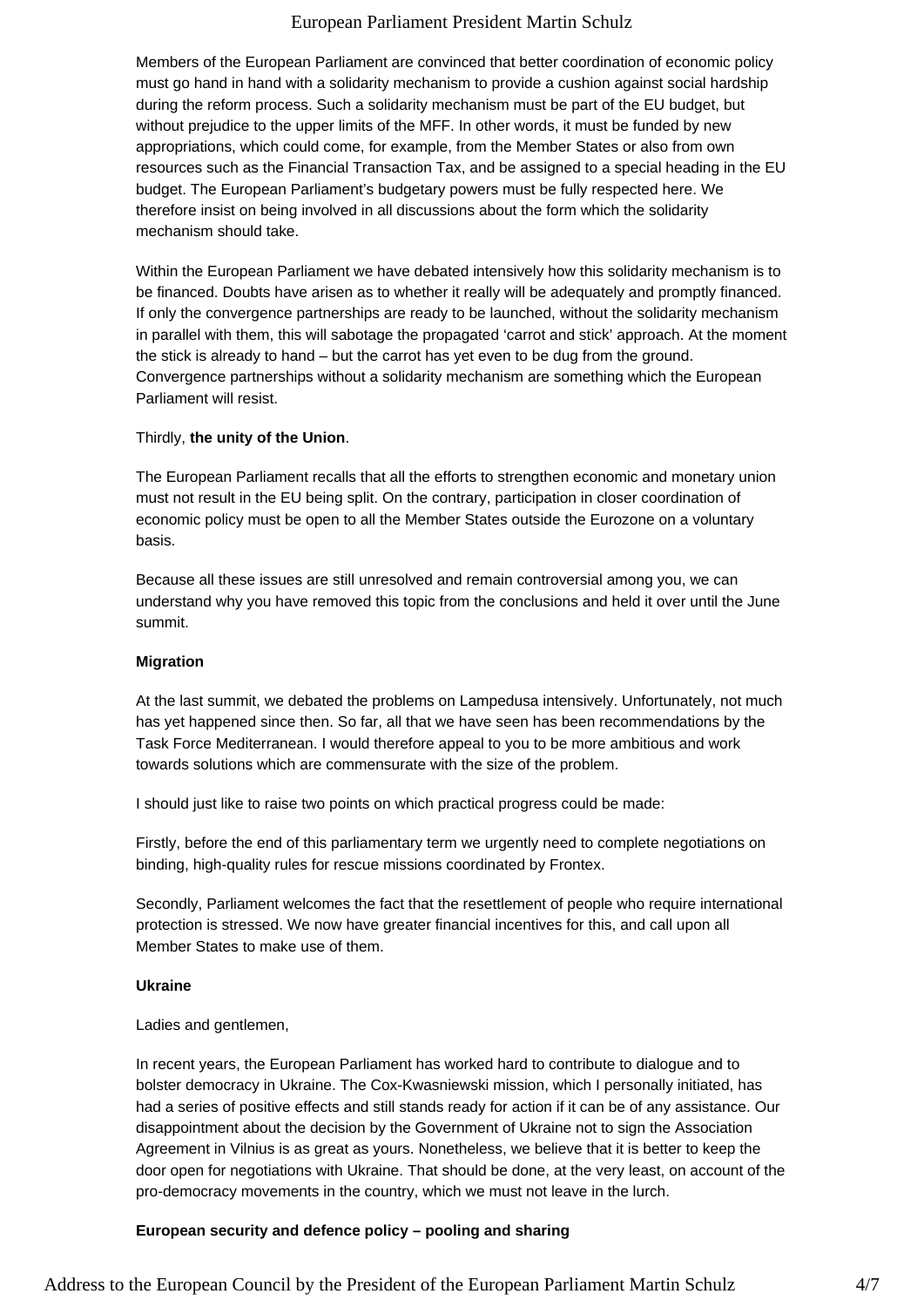Ladies and gentlemen,

The European Parliament welcomes the fact that you have devoted this summit to the Common Security and Defence Policy. In a rapidly changing world, in which new power centres and new types of risk are emerging, the European Union must shoulder greater responsibility for protecting people in Europe.

We face new kinds of danger.

Dangers which make themselves felt across borders.

Dangers which penetrate into the everyday lives of people.

Dangers which no State can cope with on its own any longer.

- New asymmetrical security threats, for example in the cyber field, international terrorism, organised crime or international piracy.

- Regional instabilities on our own doorstep, such as in the Middle East and North Africa.

- New kinds of risks which come about because of new patterns of interdependence, for instance in the fields of energy security, migration or climate change.

The tasks are increasing, yet expenditure on security and defence is falling. Since the end of the Cold War, the defence budgets of the EU Member States have been subject to constant cuts. In 2001, the EU Member States were still spending €251 billion on defence, whereas in 2012 the corresponding figure was €190 bn. That is still a lot of money. But despite these impressive investments, the results are not commensurate with them.

We are still militarily dependent on the USA.

In many cases we would be quite incapable of carrying out a military operation without the support of the USA.

Often we would not be equipped to tackle the increased challenges in conflict situations.

This situation is further aggravated by the fact that it remains to be established whether, now that the USA is increasingly seeing its role as being that of a Pacific power, it is progressively withdrawing from its commitment to protect Europe. At least, the USA calls in its US Defence Directive of 2012 for more commitment from us, stating that we should no longer be 'consumers' but 'producers' of security.

We Europeans have no choice but to take on greater responsibility for our own security.

And we shall have to do more using less resources.

That is something which we can only do together.

By means of enhanced cooperation, we can increase the efficiency and effectiveness of our defence and security policy. The present 'every man for himself' approach adds to costs and results in parallel structures and hence compatibility problems in joint deployments.

The European Parliament therefore supports a 'pooling and sharing' approach. That is what the future holds for defence policy: jointly spending less money in a better way. Sharing what we have and using it more efficiently.

At present in Europe what we have is 28 fragmented industries and markets. Three quarters of procurement projects are not awarded by means of invitations to tender open to businesses throughout Europe, because countries claim exemptions in the name of 'national security'.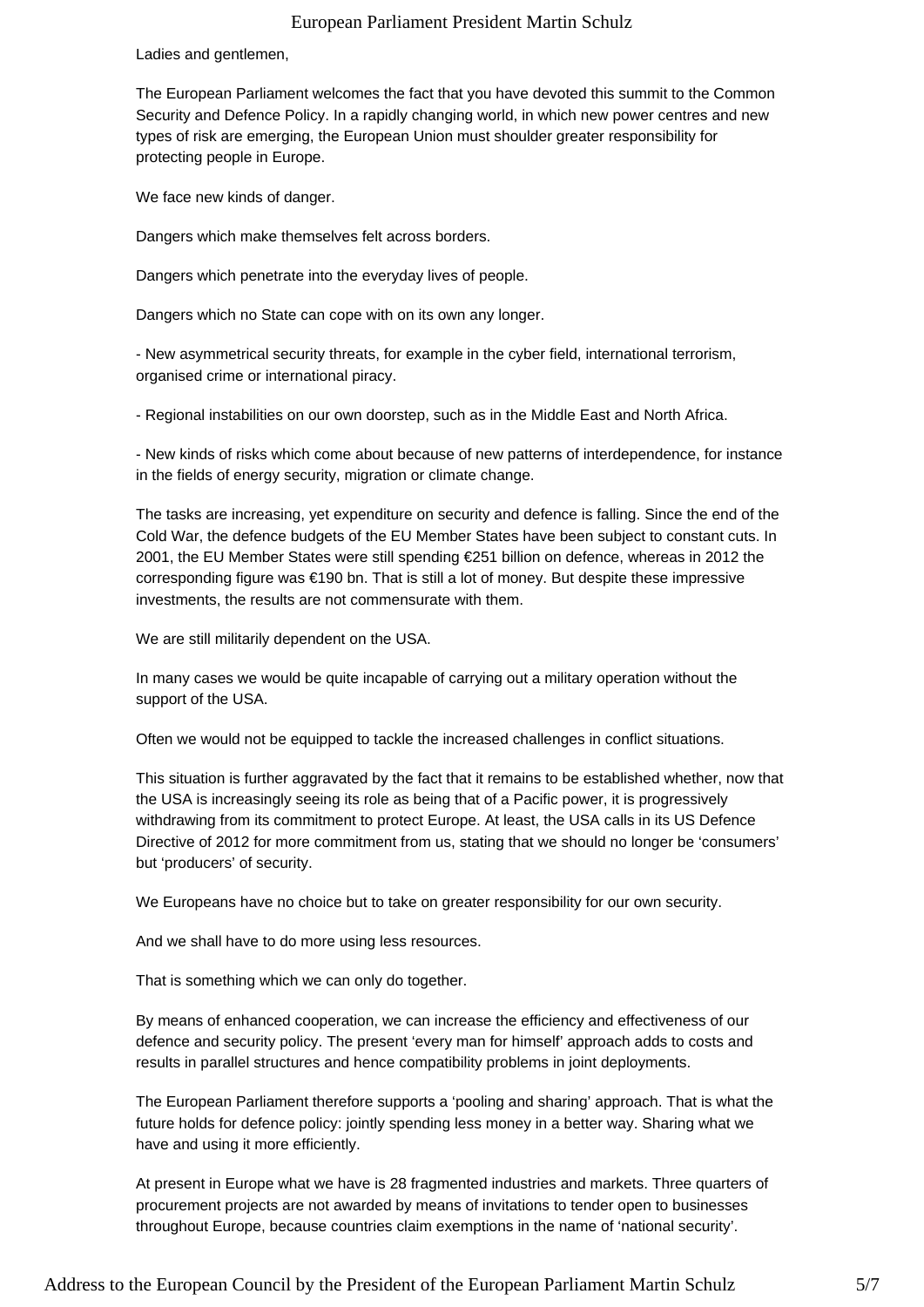In practice what this means is this:

We allow ourselves the luxury of maintaining 16 large shipyards which build warships – the USA has two.

We have 19 different types of armoured personnel carrier and 14 types of battle tank – the USA has one of each. And let us not forget that the USA spends three times as much on defence as the EU does!

One result of this fragmented internal market is that in the short term we forfeit the advantages of reduced costs achievable by pooling orders and by means of mass production. Another is that in the long term we incur high maintenance costs.

#### This has to change!

Ultimately it is the taxpayer who foots the bill for additional costs and parallel structures. A study performed by the European Parliament has shown that each year at least 26 billion euros could be saved by means of cooperation. Probably, indeed, the true figure is significantly higher. At a time of austerity, such waste is not acceptable!

With regard to troops and capabilities, too, pooling and sharing is in the interest of all of us. European forces are still organised on a national basis. Each country trains and maintains its personnel nationally. Doctrine, logistics and command structures therefore differ substantially. That leads to compatibility problems in joint deployments, costly overcapacity and multiplications. Our soldiers increasingly lack everything which makes armies modern, quick and mobile: tanker aircraft, transport, IT, reconnaissance, communications.

No European country can any longer field troops in numbers and with the capabilities and technical equipment required for present-day conflicts.

But together we can do it.

In multinational operations it is not necessary for each country to be able to do everything.

Each of them makes its own contribution.

If each country specialises in particular capabilities and particular equipment, they will be available for use on missions like modules.

That will save money and produce better results.

This is particularly true bearing in mind that the EU Member States still spend the bulk of their defence budgets on personnel.

That money is accordingly unavailable for material. That endangers soldiers undertaking risky missions, because a lack of equipment can cost lives.

That money is also unavailable for innovation, damaging our competitiveness, particularly in the case of dual use technology.

Allow me to mention a few projects which ought to be tackled under a pooling and sharing approach: transport helicopters, aerial refuelling, maritime surveillance and protection against chemical, biological and nuclear risks.

The European Defence Agency in particular could play an important role in improving coordination of capabilities to avoid duplication of effort and parallel programmes in the Member States, thus saving money for taxpayers. The lack of flexibility in EU decision-making processes